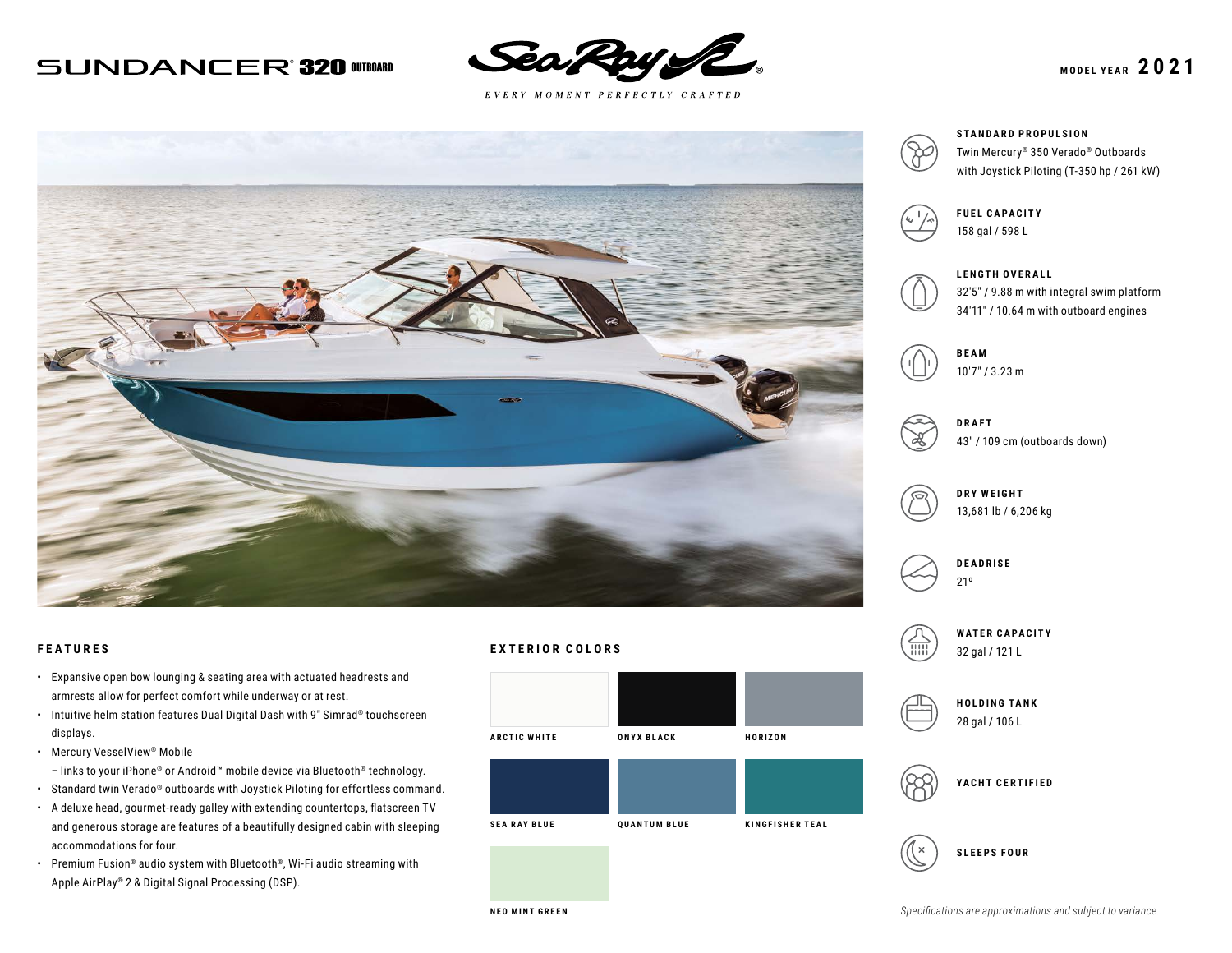# **SUNDANCER'320 OTBOAD**

## **STANDARD FEATURES**

#### **HULL & DECK FEATURES**

- Bottom Paint
- Bow & Stern Eyes, Stainless Steel
- Bow Rail, Stainless Steel with Welded Stanchions
- Cleats, 10″ Thru-Bolted, Stainless Steel, with Sea Ray Logos (8)
- Deck Fill Plates, Stainless Steel
- Drain Plug, Brass-Threaded Garboard
- Gel Coat, Arctic White
- Gel Stripe Colored
- Handrails, Stainless Steel
- Hull Windows, Large Acrylic
- Light, Stern
- Lights, Navigation Stainless Steel
- Rub Rail, PVC with Stainless Steel Insert
- Storage, Bow
- Storage, Transom Wall For Dock Lines, Fenders & Gear
- Swim Platform, Integral with Undermount Stainless Steel Four-Step Swim Ladder
- Thru-Hull Fittings, Stainless Steel
- Vent System, Integral Engine Room
- Windshield, Tempered / Tinted Glass with Port Side Walk-Thru Door
- Windshield Wiper Starboard

#### **TOWERS & CANVAS**

• Canvas Package: Includes Aft Curtain with Bungee Straps, Front & Side Curtains, Canvas Storage Bag & Tonneau Cover

## **COCKPIT FEATURES**

- Beverage Holders, Stainless Steel
- Cockpit Vinyl Color Ivory (White Base Vinyl with Brown Accent Vinyl)
- Cooler, Carry-On with Designated Storage
- Door, Cabin Entry (Sliding & Lockable)
- Door, Transom, Acrylic with Stainless Steel Hardware
- Floor Liner, Fiberglass Self-Bailing
- Hatch, Engine Room Electrically Actuated with Emergency Pull Handle & Prop Rod
- Lighting, Indirect LED
- Outlet, 12V Accessory Helm & Bow
- Outlet, 120V GFI Protected
- Seating, Aft Bench
- Seating, Bow, with Fold-Down Arm Rests & Adjustable Head Rests
- Seating, Port Helm Bench with Convertible Backrest; Dual Helm Seat on Starboard with Flip-Up Thigh Rise
- Steps, Boarding Molded-In
- Storage, Side Panel Tubs
- Table, Fiberglass, with Dedicated Storage
- Wet Bar
- Slide-Out Trash Can
- Solid-Surface Countertop
- Stainless Steel Handrail
- Stainless Steel Sink with Hot & Cold Faucet

#### **CABIN FEATURES**

- Carbon Monoxide Monitor
- Interior Package: Driftwood Cabinetry
- Lighting, 12V
- Outlet, 12V Accessory
- Outlets, 120V GFI Protected
- Pillows, Accent
- Shades, Pleated Hull Windows
- Steps, Cabin Entry Aluminum Frame with Teak Treads
- Storage In-Floor
- Storage Cabinets & Lockers with Shelves

## **GALLEY**

- Countertop Solid Surface
- Microwave
- Refrigerator, Dual-Voltage
- Storage, Lower Cabinetry

#### **HEAD**

- Bathroom Tissue Holder
- Door, Privacy
- Full Fiberglass Enclosure
- Handrail, Stainless Steel
- Head (VacuFlush®)
- Mirror, Head Door Full Length
- Power Vent, 12V
- Shower & Curtain
- Storage, Medicine Cabinet with Mirrored Doors

• Vanity with Solid-Surface Countertop, Vessel Sink, Single Lever Faucet with Shower Wand & Storage Below **ELECTRICAL SYSTEMS** • Battery Switches

Modules • Fuse Block • Isolator, Galvanic • Main DC Distribution Hub

• MerCathode

**FUEL SYSTEMS**

Sending Unit

**UNDERWATER GEAR** • Propellers, Stainless Steel

**WASTE SYSTEM**

**WATER SYSTEM**

System

• Head System (VacuFlush®) • Holding Tank Level Indicator – MDP

• Sump Box with Pump – Automatic

• Freshwater Washdown Spigot

• Shower, Transom – Hot & Cold • Water Heater, 120V (6 Gallon) • Water Inlet, Dockside • Water Manifold System • Water Tank (32 Gallon)

**BILGE**

Current Meters

• Bilge Pump, 12V Automatic • Finished Aft Bilge Storage

• Evaporative Emissions Fuel System • Fuel Lines, USCG – Type A-1

• Fuel Tank with Anti-Siphon Valve & Mechanical

• Variable Running Surface – Trim Tabs & Trim Indicators

• Holding Tank with Dockside Pump-Out (28 Gallon)

• Pressure Water System with 12V Pump & Filtration

• Breaker Panels, Waterproof Electronic Interface

Sea Roy IZ

• Panel, Main Distribution AC/DC with Voltage &

• Shore Power – 30AMP 120V with 50′ Cord

#### **MID-BERTH**

- Bunks, Twin (2) with Mattresses, Pillows & Sheets, Slides to Convert into Queen-Size Berth
- Curtains, Privacy
- Storage Under Berths

#### **SALON / V-BERTH**

- Opposing Seating Converts to Sleeper with Mattress & Storage Below
- Table, Dinette

## **TECHNICAL FEATURES**

#### **AUDIO SYSTEM**

- Stereo, Fusion® Apollo RA770 (Helm) 12V AM/FM
	- Amplifier, 4-Channel (1400W)
	- Bluetooth™
	- Digital Signal Processing (DSP)
	- NRX 300 Remote (In Cabin)
	- Speakers  $(6.5") 3$  Pairs
	- Wi-Fi Audio Streaming with Apple AirPlay® 2

## **HELM**

- Alarm, High-Water • Dual Digital Dash with Mercury® VesselView® Link
- Data (9″)
- Active Trim (Automatic Engine Trim System)
- Chartplotter with Preloaded Charts (North America Only)
- Simrad® GO9 (9″) Touchscreen Displays (2)
- Transducer with Depth, Water Temperature & Fishfinder
- Horn Switch with Stainless Steel Horn

• SmartCraft® Digital Throttle & Shifts (DTS)

• Steering, Power-Assisted with Isotta Vertice Tilt Wheel • Switch Panel with Illuminated Weatherproof Push

• Mercury VesselView® Mobile • Parallel Start System – Engines

- Instrument Panels
- Joystick Control

Button Switches • Tilt & Trim, Power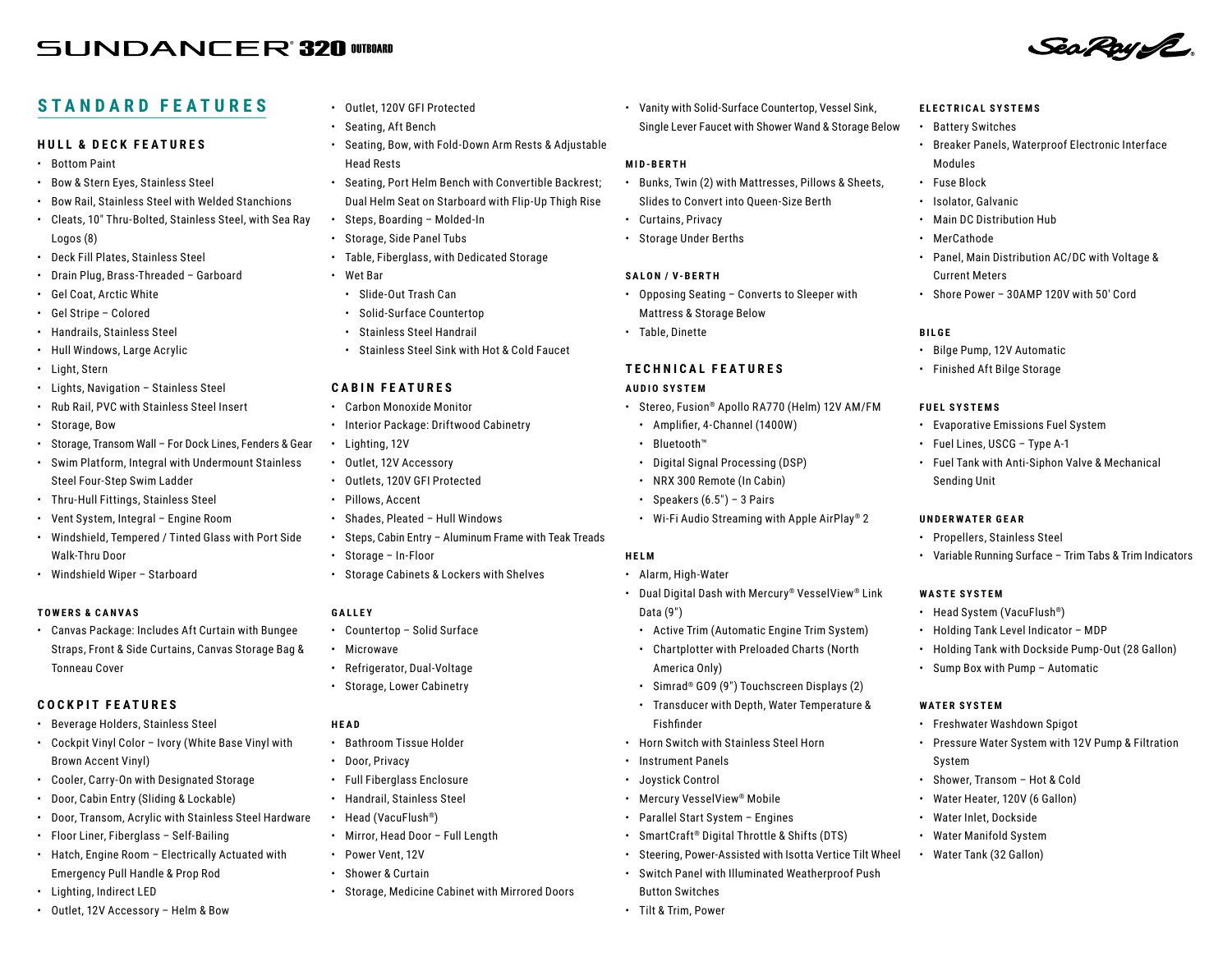# **SUNDANCER 320 OTBOARD**

#### **OPTIONS & ACCESSORIES ELECTRONICS**

## **OPTIONAL PROPULSION**

- Twin Mercury 350 Verado Outboards with Joystick Piloting – White (T-350 hp / 261 kW)
- Triple Mercury 250 Verado Outboards with Joystick Piloting – Black (Tri-250 hp / 186 kW)
- Triple Mercury 250 Verado Outboards with Joystick Piloting – White (Tri-250 hp / 186 kW)

## **EXTERIOR COLOR**

- Gel Coat, Full Hull
- Gel Coat, Hull Side
- Gel Stripe

## **U P H O L S T E R Y , I N T E R I O R , S E A T I N G & FLOORING**

- Bow Table with Dedicated Storage
- Cockpit Vinyl Color Dune (Tan Base Vinyl with Brown Accent Vinyl)
- Cockpit Vinyl Color Stone (Grey Base Vinyl with Dark Grey Accent Vinyl)
- Fiberglass Cockpit Table with Teak Overlay
- Flooring Color: Brown or Grey
- Interior Package: Prestige Cherry Cabinetry
- SeaDek Swim Platform Matting (Glue Down)
- Snap-In Carpet Bow & Cockpit
- Snap-In SeaDek Bow & Cockpit
- Snap-In Infinity Woven Vinyl Flooring Bow & Cockpit
- Teak Flooring for Bow & Cockpit
- Teak Flooring for Swim Platform

## **H A R DTO P, TOW E RS & CA N VAS**

- Canvas Color: Black, Marine Midnight Blue or Toast Tweed
- Cockpit Cover
- Hardtop, Fiberglass with Opening Canvas Section
- Sunshade, Bow Seating
- Sunshade, Extended
- Audio Upgrade, Fusion® Premier (Combined Cabin & Cockpit)
- NRX 300 Remotes (Bow & Transom) 2
- Signature Series Amplifier, 5-Channel (1600W)
- Signature Series Speakers (6.5″) 4 Pairs
- Signature Series Subwoofer (10″)
- SRX 400 Head Unit in Cabin with Speakers for Discrete Zone
- Dual Digital Dash with Mercury® VesselView® Link Data (12″)
- Active Trim (Automatic Engine Trim System)
- Chartplotter with Preloaded Charts (North America Only)
- Simrad® GO12 (12″) Touchscreen Displays (2)
- Transducer with Depth, Water Temperature & Fishfinder
- Sea Ray Connect, Powered by NAUTIC-ON™ (Subscription Required)
- Simrad HALO24 Radar
- Simrad RS40 VHF Radio with Antenna
- SiriusXM® Satellite Receiver (N/A outside North America)
- TV with Remote Blu-Ray™ Player Mid Cabin
- TV with Remote Blu-Ray™ Player V-Berth

## **ADDITIONAL OPTIONS**

- 220v/50 Cycle Electrical System
- Air Conditioning / Heating, Cabin (120v/60)
- Air Conditioning / Heating, Cabin (220v/50)
- Air Conditioning/Heating Cockpit & Cabin, 120v/60
- Air Conditioning/Heating Cockpit & Cabin, 220v/50
- All Chain Windlass with Galvanized Anchor
- Blue or White LED Lighting Package
- Bow Rail, Split
- C E Option Group
- Cockpit Built In Grill 120v/60
- Cockpit Built In Grill 220v/50
- Cockpit Refrigerator Dual Volt (120v/60-12v)
- Cockpit Refrigerator Dual Volt (220v/50-12v)
- Docking Lights

• Dynamic Running Surface™ (Trim Tabs that Automatically Optimize Running Attitude and Trim, Delivering Stability and Performance that Exceed all Expectations)

Sea Roy SE

- Fender Clips (6) Quick Connect
- Flagpole with Base & US Flag
- Generator Gas 120v/60hz
- Generator Gas 220v/50hz
- Gray Water System
- Inverter 12v To 120v/60 Cycle
- Inverter 12v To 220v/50 Cycle
- Macerator with Seacock Interlock System
- Opening Portlights
- Remote Controlled 5″ Spotlight
- Rope/Chain Windlass
- Stainless Steel Anchor (Only Available with Windlass Option)
- Thru-Hull Underwater LED Lights Blue or White
- VacuFlush Head System with Direct Overboard Discharge (Int'l)

*Some features and options may not be available when a boat is built for regions outside North America and/or has CE Certification. Boats ordered with 220V/50 cycle electrical systems will have the appropriate appliances in the corresponding voltage.*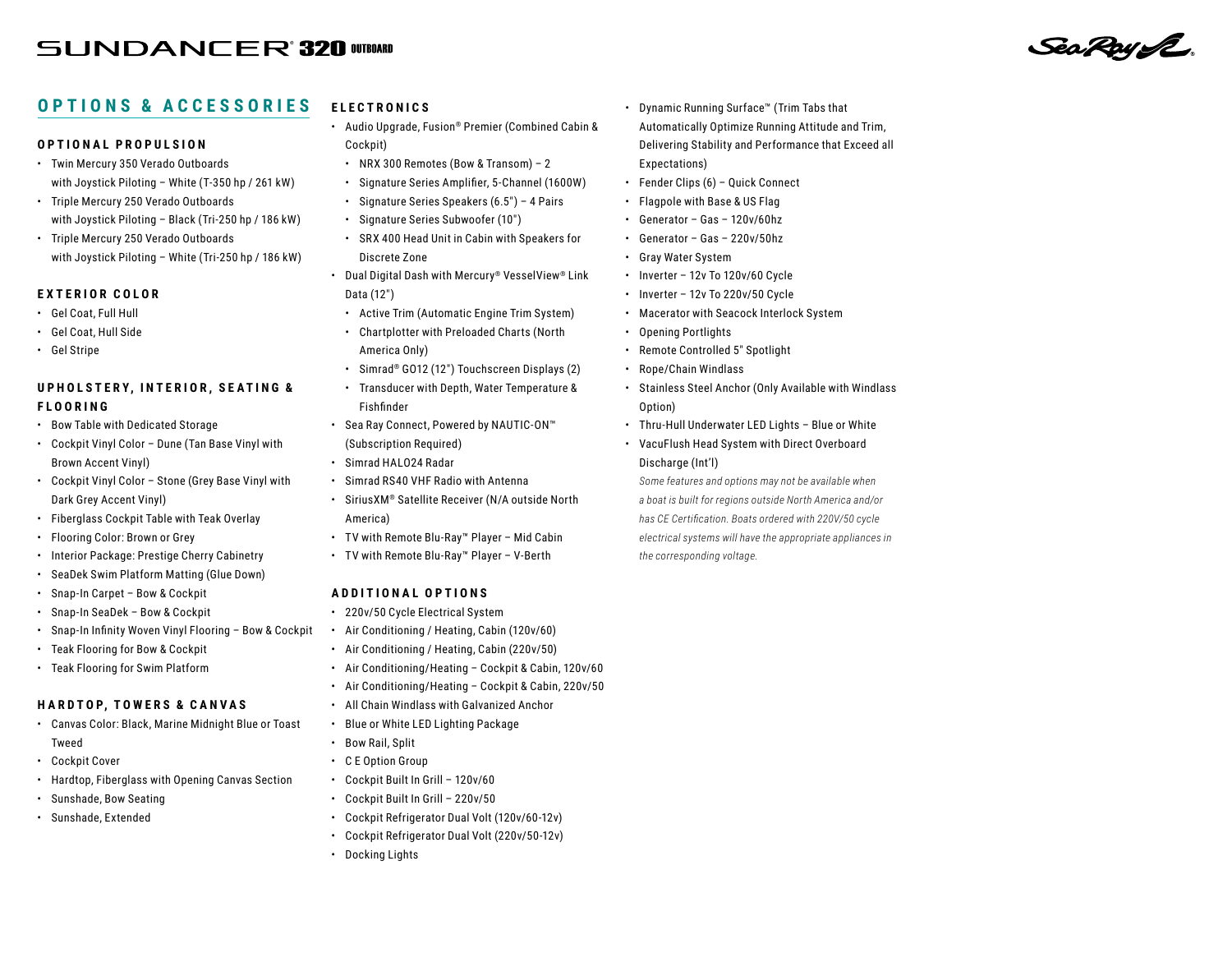# **SUNDANCER'320 WIERER**

Sea Roy L.